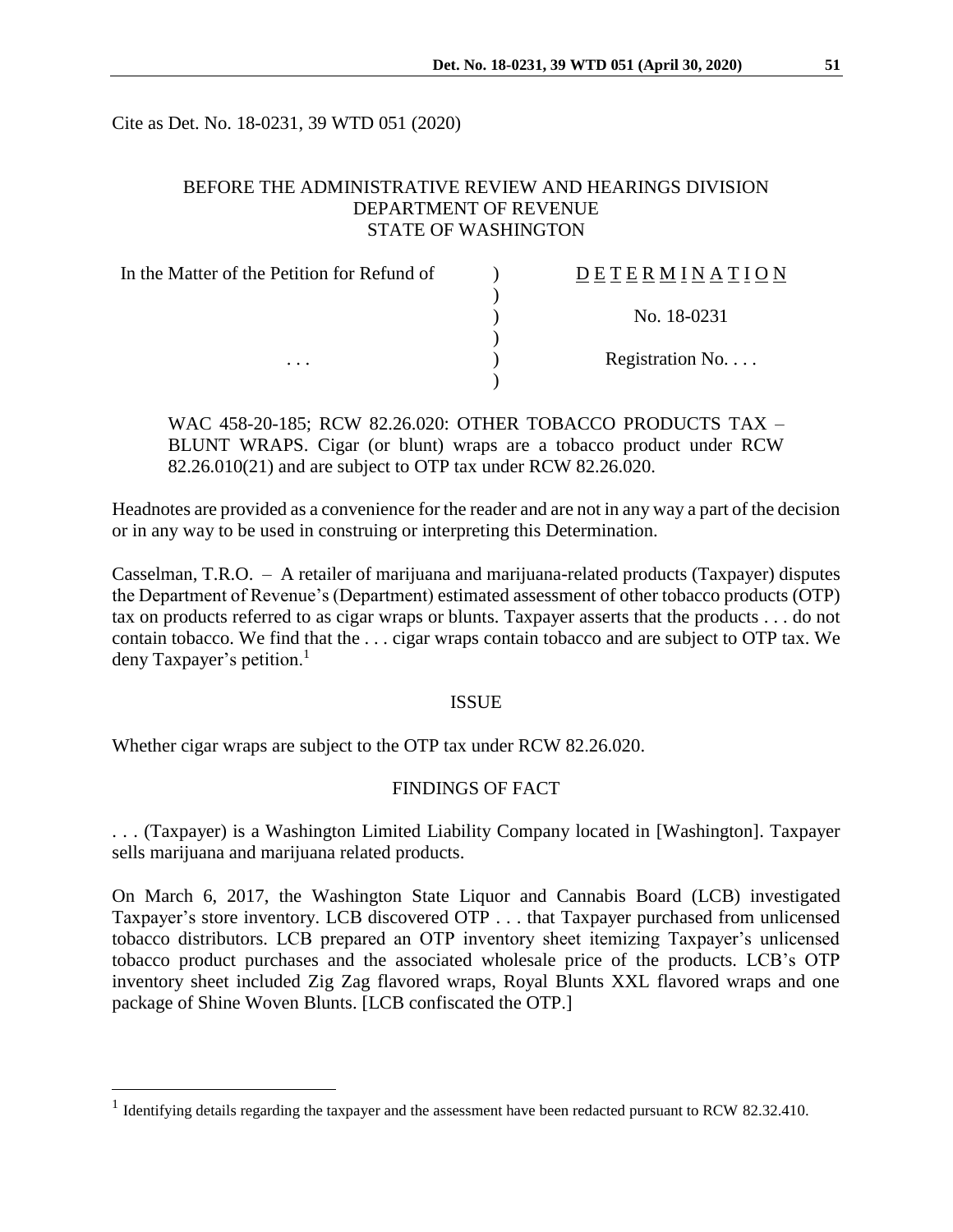LCB referred Taxpayer's case to the Department for assessment of tax on the unlicensed purchases. On December 6, 2017, the Department's Taxpayer Account . . . Administration Division (TAA) issued an assessment for October 1, 2015, to March 31, 2017, (audit period) against Taxpayer [in the amount of]  $\frac{1}{2}$ ...<sup>2</sup> TAA estimated the tax assessment based on the LCB inventory sheet.

Taxpayer appeals the Department's assessment. Taxpayer's sole contention in the petition is that the cigar wraps confiscated by LCB do not contain tobacco and thus are not subject to OTP tax. Taxpayer provided no further argument or support for its claim that the confiscated products do not contain tobacco and Taxpayer did not appear at the scheduled hearing.

An online review of how the industry uses the terms cigar wraps or blunts reveals they are typically made of tobacco or paper made from tobacco pulp.<sup>3</sup> One of the distributors that Taxpayer purchased wraps from describes on its website [that] "[a] blunt wrap is like tobacco rolling paper but made with tobacco in a variety of flavors."<sup>4</sup> This distributor [also] identifies top blunt wrap brands that include Royal Blunts and Zig Zag Blunt Wraps.<sup>5</sup> The confiscated cigar wraps contain a surgeon general's warning but are not labeled with an ingredient list. Wraps that do not contain tobacco (such as herbal or hemp wraps) [typically] are marketed as tobacco and nicotine free.<sup>6</sup> A national manufacturer of blunt wraps states on its website that its product is "a packaged cigar tube for holding an end user's tobacco fill material comprising a sheet of material made of tobacco

 $\overline{a}$ 

<sup>&</sup>lt;sup>2</sup> The assessment includes  $\$ \dots$  in tobacco products/cigar tax (only cigars that cost less than  $\$ \dots$  per cigar) and interest of \$ . . . .

<sup>3</sup> Leaf Only, an online wholesaler and retailer of tobacco leaves and tobacco leaf accessories provides a history of blunt wraps, (also referred to as flat wraps, and cigar wrappers) on its website:

A Blunt, or Flat Wrap, is a cigar wrapper, which is wider than a cigarillo and not quite as wide as full size cigar. These cigar wraps typically consist of two main parts; the inner leaf, which is similar to tobacco rolling paper and a thicker outer leaf which is rolled around the inner leaf. In most commercially available blunts, the "leaves" are not actual tobacco leaves but rather paper made from tobacco pulp.

Flat / Blunts Wraps originally got their name from their 'broad or rounded tip', and received the name around the1800s to differentiate them from other cigars.

Individually packaged Blunt Wraps leaves have been available for many years. These are tobacco leaves that, because of their nature and appearance, are used to roll a cigar in one continuous sheet (thus the name Blunt is used).

The United States Tobacco Taxation Board has classified all individual cigar wrappers as "Blunts" and taxes them as roll-your-own tobacco. Many US States classify Blunt Wraps as tobacco and a license is required to sell them and collect tax. The use of these single continuous sheets is closer to the original Blunts of the 1800s since it is not a spiral wrap.

A "blunt" may also refer to a marijuana cigar where the wrapping is a tobacco product. The spiral wrapped cigar is cut open and emptied of tobacco and the resulting shell is then filled with marijuana and resealed. . . .

https://www.leafonly.com/blunt-wrap-history.php, site last visited August 16, 2018.

<sup>4</sup> https://www.[distributor].com/pages/blunt-wrap-brands, site last visited August 16, 2018.

<sup>5</sup> https://www.[distributor].com/pages/blunt-wrap-brands, site last visited August 16, 2018.

<sup>6</sup> Jungle Blunts for example, are marketed as Tobacco free and are made from fruit tree leaves like guava and banana. https://www.jungleblunts.com/tobacco-free-blunt-wraps/, last visited August 16, 2018.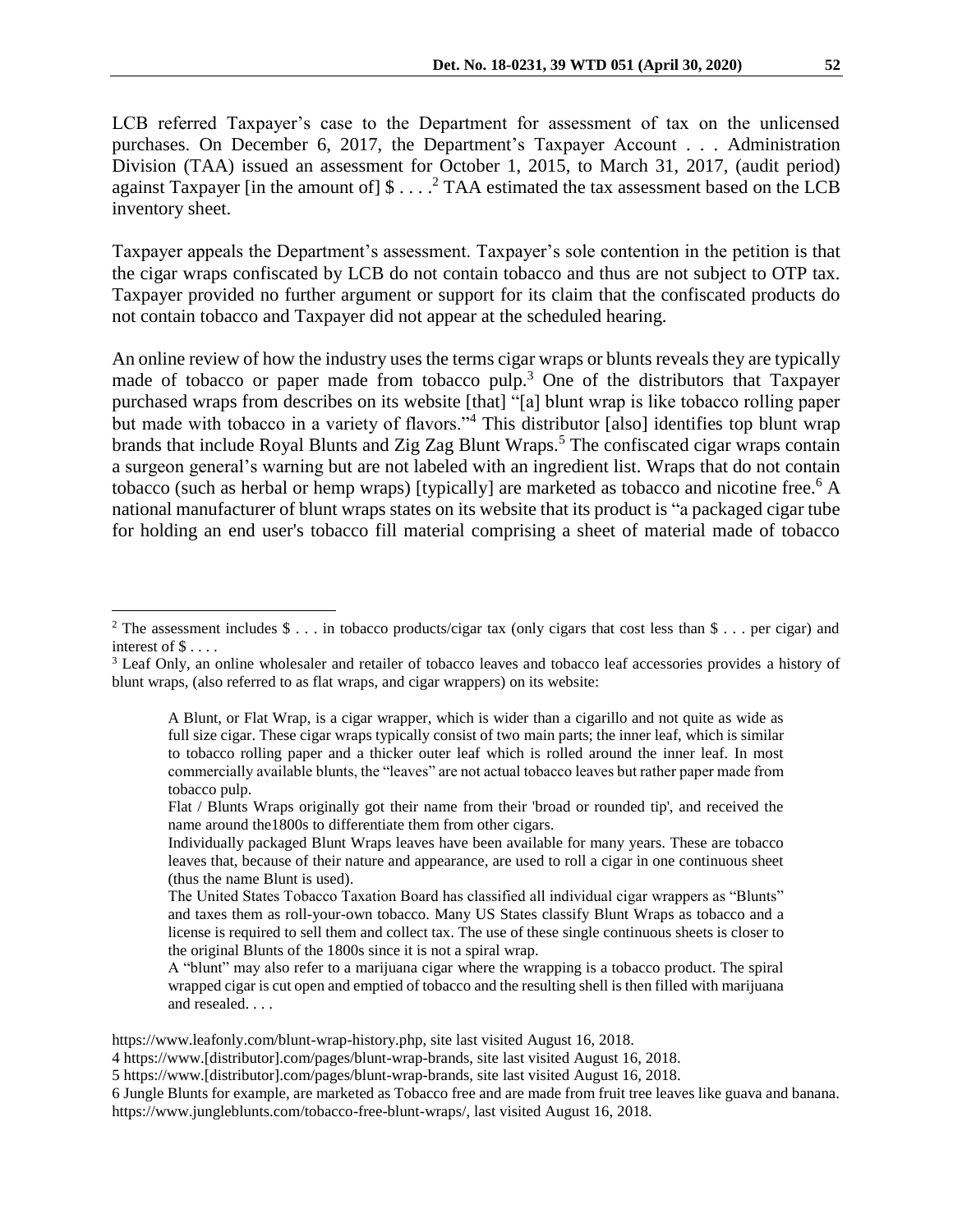leaves and/or homogenized tobacco paper."<sup>7</sup> One of the confiscated products is described as a tobacco product made from natural reconstituted tobacco.<sup>8</sup>

### ANALYSIS

The OTP tax is imposed upon the "sale, handling, or distribution of all tobacco products in this state . . . ." RCW 82.26.020(1). In RCW 82.26.030, the Legislature stated its intent by providing:

It is the *intent and purpose of this chapter to levy a tax on all tobacco products sold, used, consumed, handled, or distributed within this state* and to collect the tax from the distributor as defined in RCW 82.26.010. It is the further intent and purpose of this chapter to impose the tax once, and only once, on all tobacco products for sale in this state, but nothing in this chapter may be construed to exempt any person taxable under any other law or under any other tax imposed under Title 82 RCW…

RCW 82.26.030 (emphasis added).

While the intent of the Legislature [is] to collect the tax from the distributor, RCW 82.26.200 provides that a retailer who obtains tobacco [products] from an unlicensed distributor is liable for the tax. *See* RCW 82.26.200(1). Additionally, when an unlicensed retailer is in possession of tobacco products, those products are subject to seizure and forfeiture. RCW 82.26.230(1).

Although the confiscated wraps do not have an ingredient list, they are all labeled with a surgeon general's warning as required by the United States Federal Food, Drug, and Cosmetic (FD&C) Act for covered tobacco products.<sup>9</sup> Products that do not contain tobacco or nicotine and are not made or derived from tobacco do not require warning statements under the FD&C Act.<sup>10</sup>

Whether the products seized by the LCB agents in this case are a tobacco product subject to OTP tax depends on whether cigar wraps fall within the definition of "tobacco products" in RCW 82.26.010(21) which provides:

"Tobacco products" means cigars, cheroots, stogies, periques, granulated, plug cut, crimp cut, ready rubbed, and other smoking tobacco, snuff, snuff flour, cavendish, plug and twist tobacco, fine-cut and other chewing tobaccos, shorts, refuse scraps, clippings, cuttings and sweepings of tobacco, and *other kinds and forms of tobacco*, prepared in such manner as to be suitable for chewing or smoking in a pipe or otherwise, or both for chewing and smoking, but shall not include cigarettes as defined in RCW 82.24.010.

RCW 82.26.010(21) (emphasis added).

 $\overline{a}$ 

<sup>7</sup> http://www.bluntwrap.com/product.html, site last visited August 16, 2018.

<sup>8</sup> Shine Woven Blunt, https://shinerollingpapers.com/products/shine-woven-blunt, site last visited August 16, 2018. 9 21 C.F.R. § 1143.3(a)(1).

<sup>10</sup> See, FDA publication, Retailers: Chart of Required Warning Statements on Tobacco Product Packaging and Advertising,

https://www.fda.gov/TobaccoProducts/GuidanceComplianceRegulatoryInformation/Retail/ucm616134.htm, site last visited August 16, 2018.